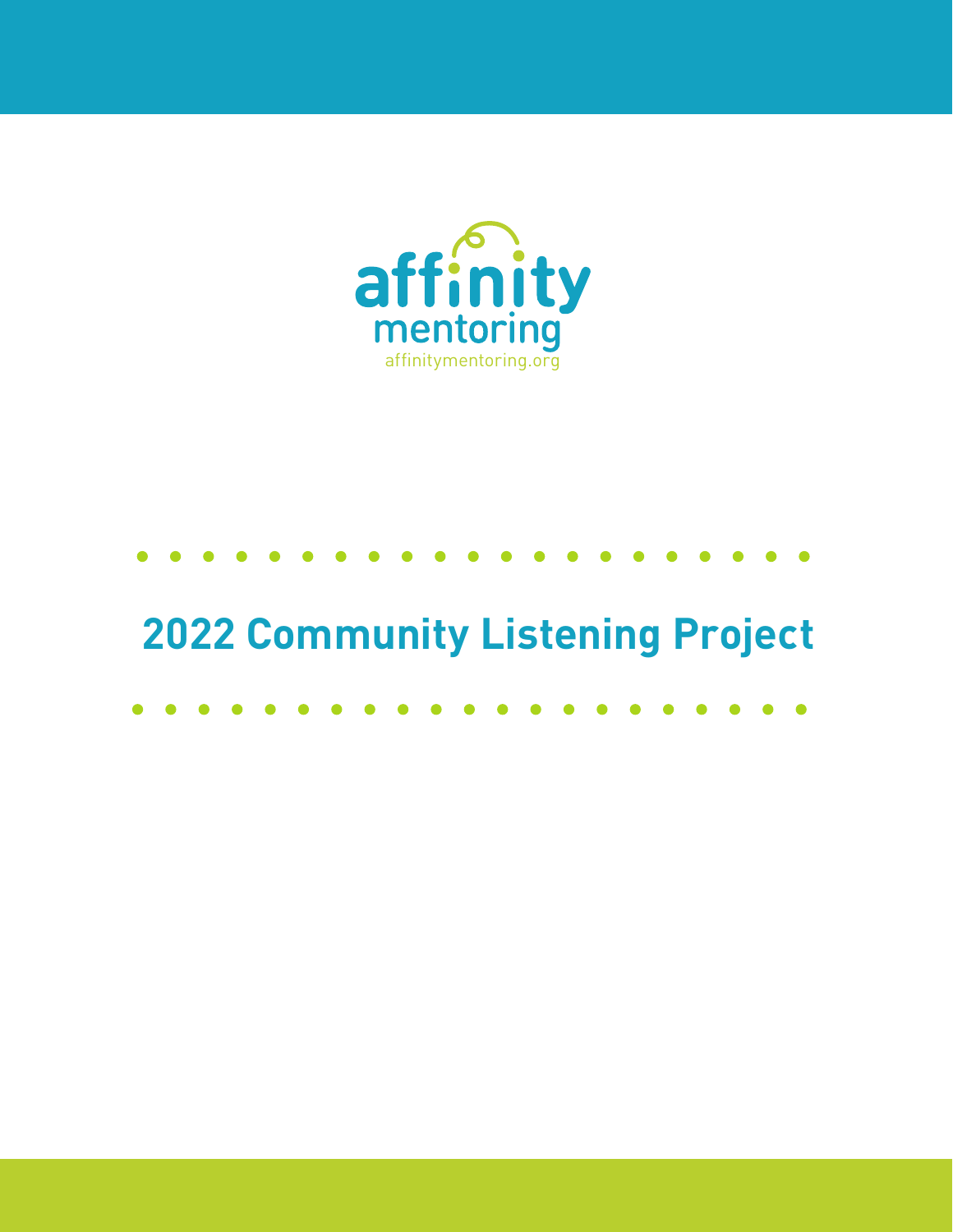# **Mission**

Facilitate equitable growth in academics, social emotional skills, and self-esteem through mutually beneficial mentoring relationships. We believe in cultivating a brave space that amplifies the voices of young agents of change in a diverse and inclusive community.

## **Vision**

Be a leading nonprofit for fostering belonging alongside young people, families, and community.

This report is a summary of Affinity Mentoring's 2022 Community Listening Project. It does not include all action steps, goals, or survey questions. This is not to be distributed or reproduced without permission from Affinity Mentoring.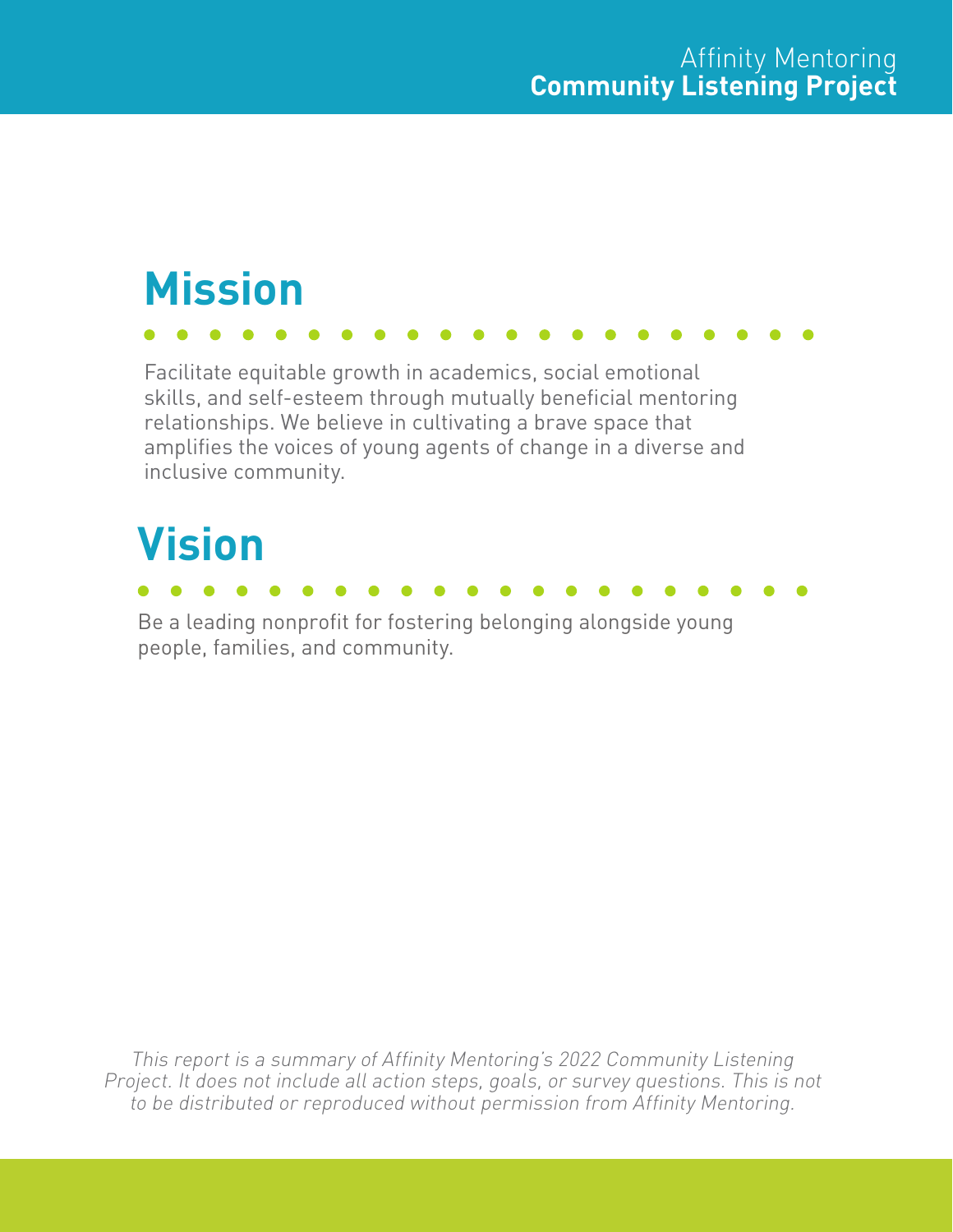## **Community Listening Project**

Affinity Mentoring is an organization in Grand Rapids and Wyoming that supports young people connecting with mentors. Mentors are more than tutors; they help students with homework, talk about things that are important to students, are great listeners, and are safe, adult friends. We want to be excellent at the work that we do, and do work that matters to the community. Which is why we solicited feedback.

Findings from this survey will be used to help us listen well to what the community needs, and how the community wants us to use our resources.

| Letter from Affinity's Executive Director.                                                                                                                                       |         |
|----------------------------------------------------------------------------------------------------------------------------------------------------------------------------------|---------|
| Give space and priority for the community to determine and support the future.                                                                                                   |         |
| Make equity the foundation of every aspect of work and decision-making.                                                                                                          | ᠘       |
| Create a regular cycle of public feedback on our work, and giving power to the<br>community to speak into where we will direct our resources.                                    | 5       |
| We are committed to transparency, feedback, and following up. We review all feedback;<br>however, that does not necessarily mean we immediately make the changes requested.      | $6 - 7$ |
| No data collection is unbiased and active measures must be taken to reduce and limit<br>the project leads creating leading questions or finding the results that they intend to. |         |
| This project is not perfect and we have myriad ways to grow; we will continue to try to<br>be better as we collect future feedback.                                              |         |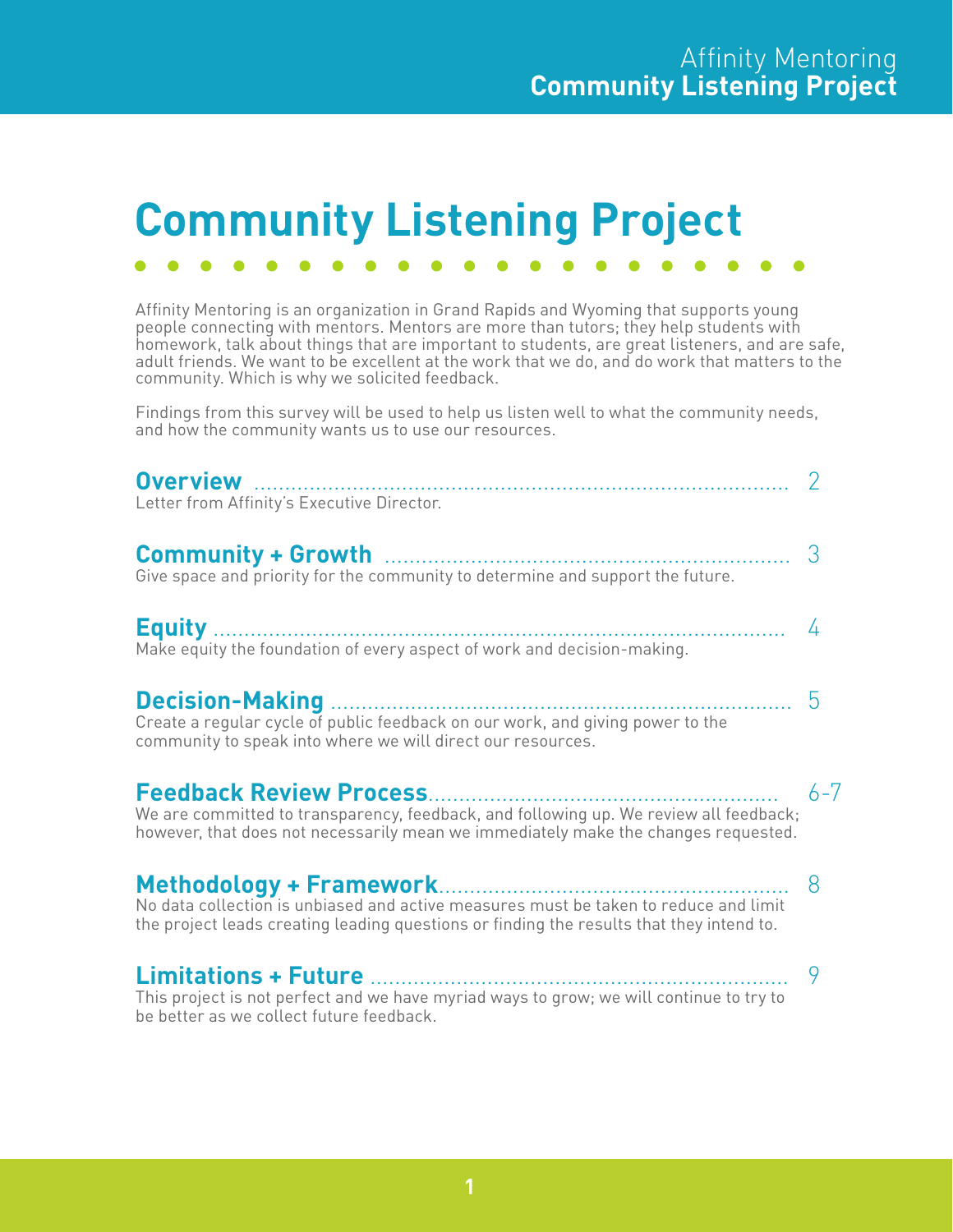### **Overview**

While launching our updated mission and vision statements in January 2021 we realized that we needed to be held actively accountable to these statements by opening ourselves up to feedback, critique, and ideas in new and regular ways. We cannot fulfill our mission and vision without listening to our community members.

In 2021 we launched our first **Community Listening Survey** as a step in creating a regular cycle of public feedback on our work, and giving power to the community to speak into where we will direct our resources and which projects we will prioritize. This year we completed our 2nd annual survey and have compiled the results.

We acknowledge and validate that simply collecting public survey data is not enough, and is regularly used to give organizations credibility while continuing with their own agendas, and/or to strip the wisdom and learned experience from community members without acknowledgement or compensation.

#### **Therefore, we commit to the following standards and invite you to tell us if we are not holding ourselves accountable to them:**

- ▶ To take all feedback seriously;
- $\blacktriangleright$  To review all feedback equitably, giving the highest regard to the ideas and opinions of those most directly impacted by our work;
- ▶ To view all feedback and experiences as valid and true, never dismissing someone because they hold a different experience than someone else or even the majority;
- ▶ To consistently and regularly find opportunities to adjust and direct our programming as requested by the community;
- ▶ To regularly pair our own explanation of our work alongside the community's evaluation of our work, including critique;
- $\blacktriangleright$  To work to avoid exploiting community wisdom and talent without compensation by being clear about the use of research, how it will impact the community, what we intend to do with data, and offering compensation for expertise whenever possible;
- ▶ To never assume that we are experts in someone else's life experience, but to allow each person to be the expert of their own experience.

We are grateful for our community and feel honored to be able to partner alongside organizations, community members, schools, families, and students towards more equitable futures for young people.

Sincerely,

The Affinity Mentoring Team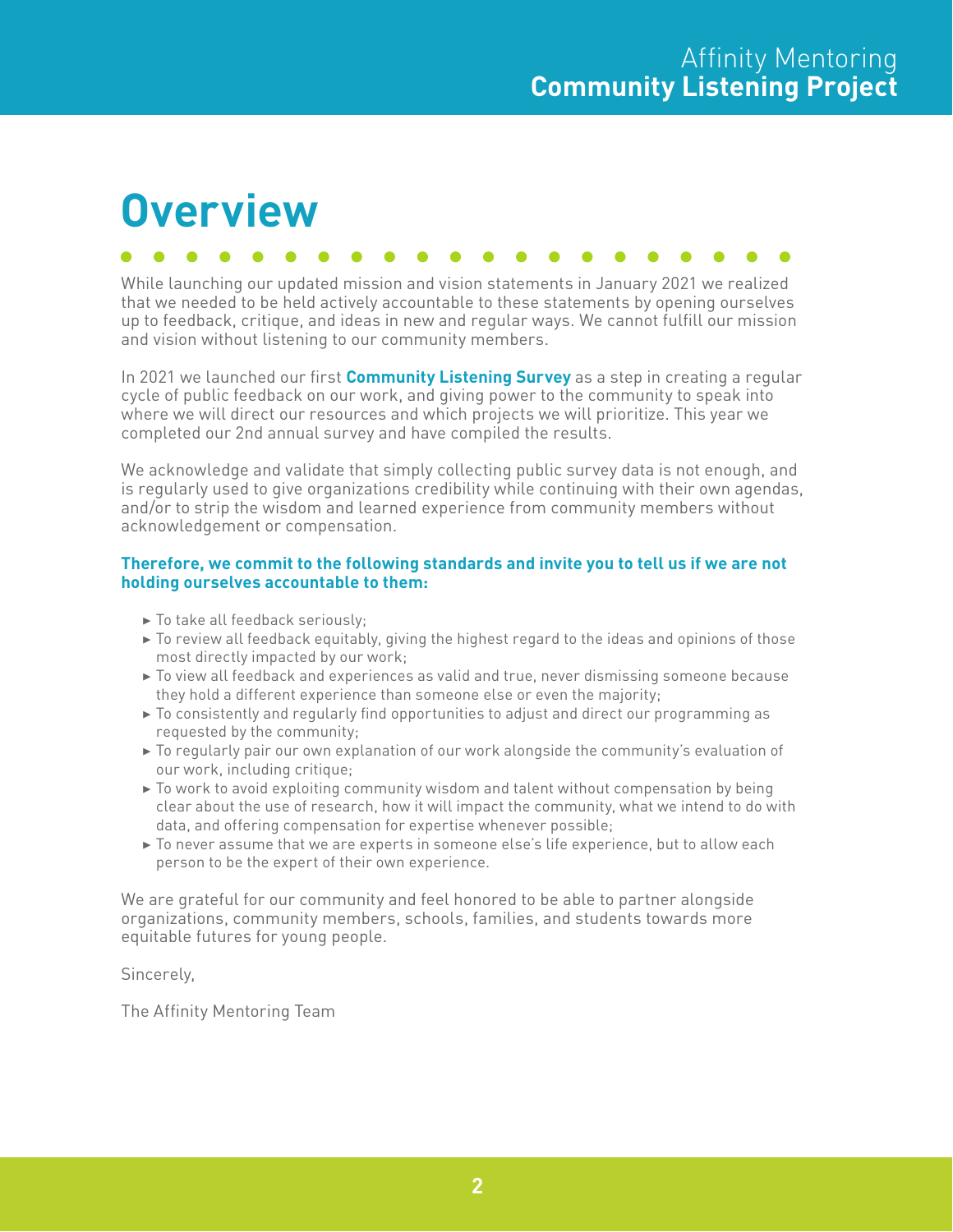### **Community + Growth**

### **Give space and priority for the community to determine and support the future of Affinity Mentoring.\***

▶ 100% of respondents believe Affinity's work is important to our community

87% of respondents believe Affinity is fulfilling its purpose (see mission and vision)



#### Not Important Important Important IVery Important

### **Action Steps Examples**

 Continue expanding varied and consistent financial sustainability to ensure consistency and follow through in all programming

- Increase programming capacity based on school relationships and community support (such as local neighborhoods, higher education institutions, and organizations)
- Continue and grow Middle School Mentoring Steering Committee
- Continue creatively diversifying our board of directors and committees, and take first steps towards mentees and families having access to being board members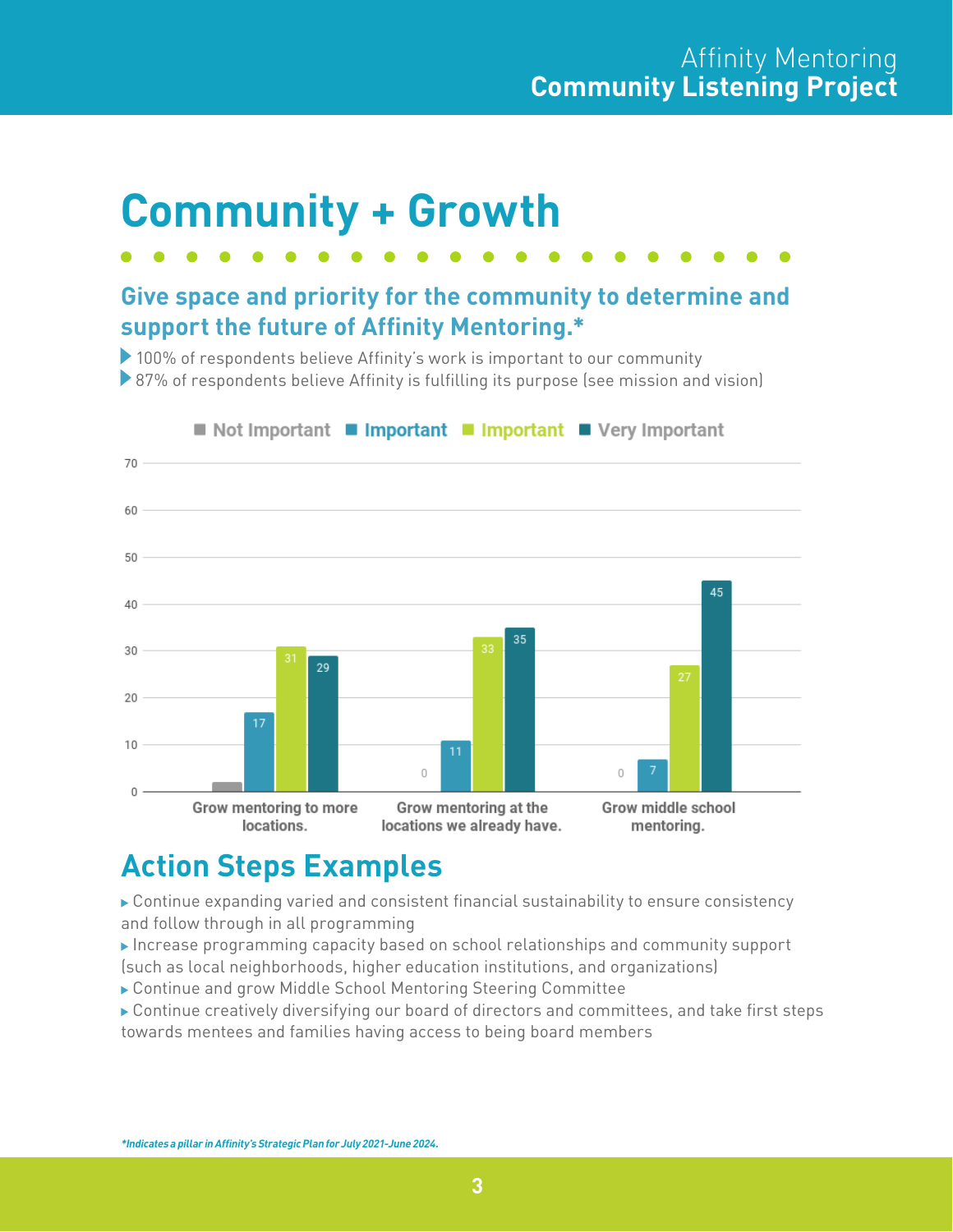## **Equity**

### **Make equity the foundation of every aspect of work and decision-making at Affinity Mentoring.\***



### **Action Steps Examples**

- Establish clear policies for pay range caps and goals for all positions to ensure long-term sustainability and equity of pay
- Complete internal DEI organizational assessment and build DEI Committee goals and objectives based on recommendations
- Begin research on additional languages above and beyond English and Spanish that students and families need access to
- ▶ Continue and grow DEI training for mentors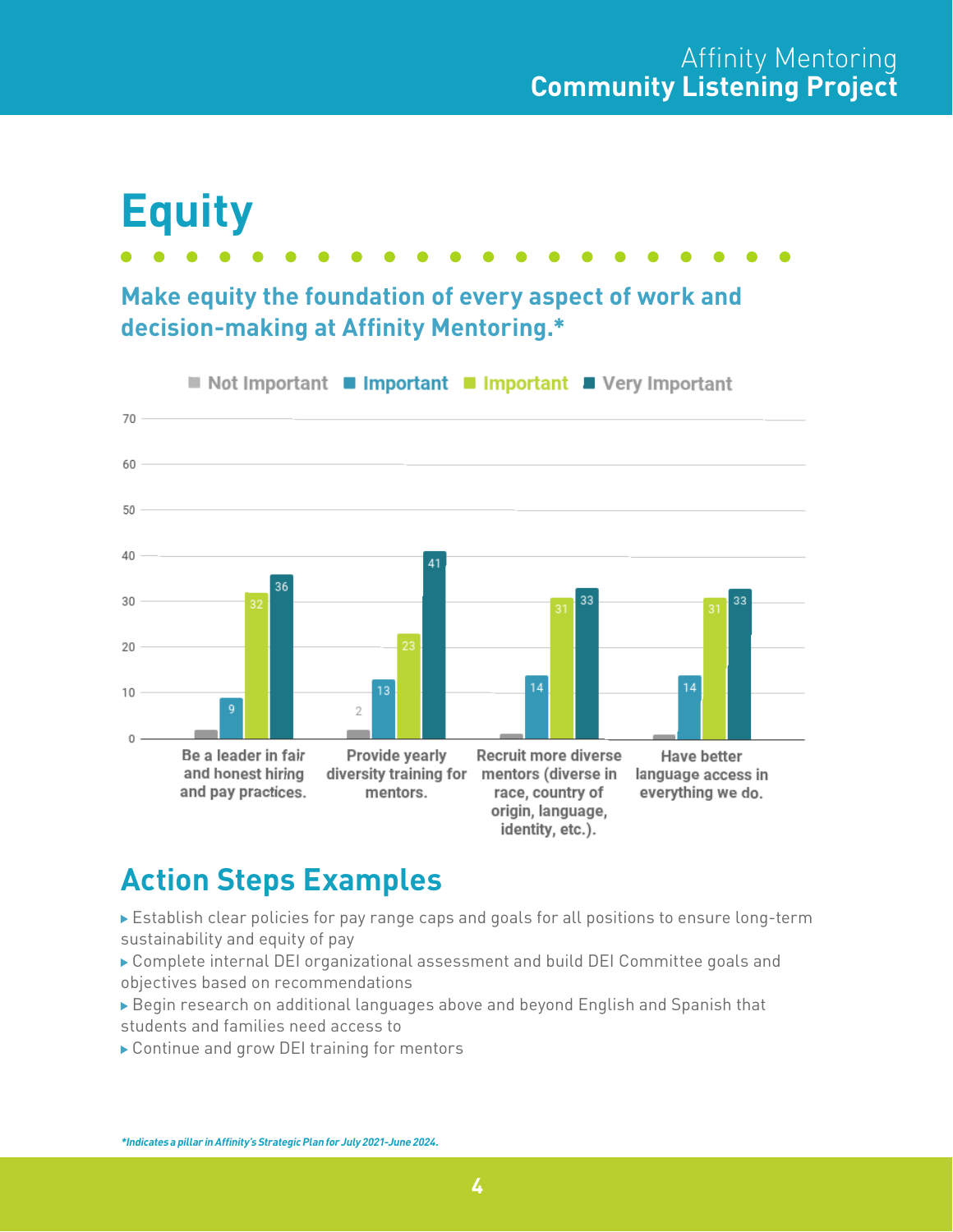## **Decision-Making**

**Create a regular cycle of public feedback on our work, and giving power to the community to speak into where we will direct our resources and which projects we will prioritize.\***



Not Important **II Important II Important II** Very Important

### **Action Steps Examples**

 Work with MINT Collective partners to streamline and reduce administrative costs while improving data

- Continue using outlined, regular data collection to improve and refine programming
- Identify gaps in corporate partnerships with certain communities (IE LGBTQ and/or BIPOC owned businesses)
- Continue public support plan and follow up actions for groups of people in our service areas who are often dismissed or unsafe in our community (IE immigrant, LGBTQIA, and Black communities)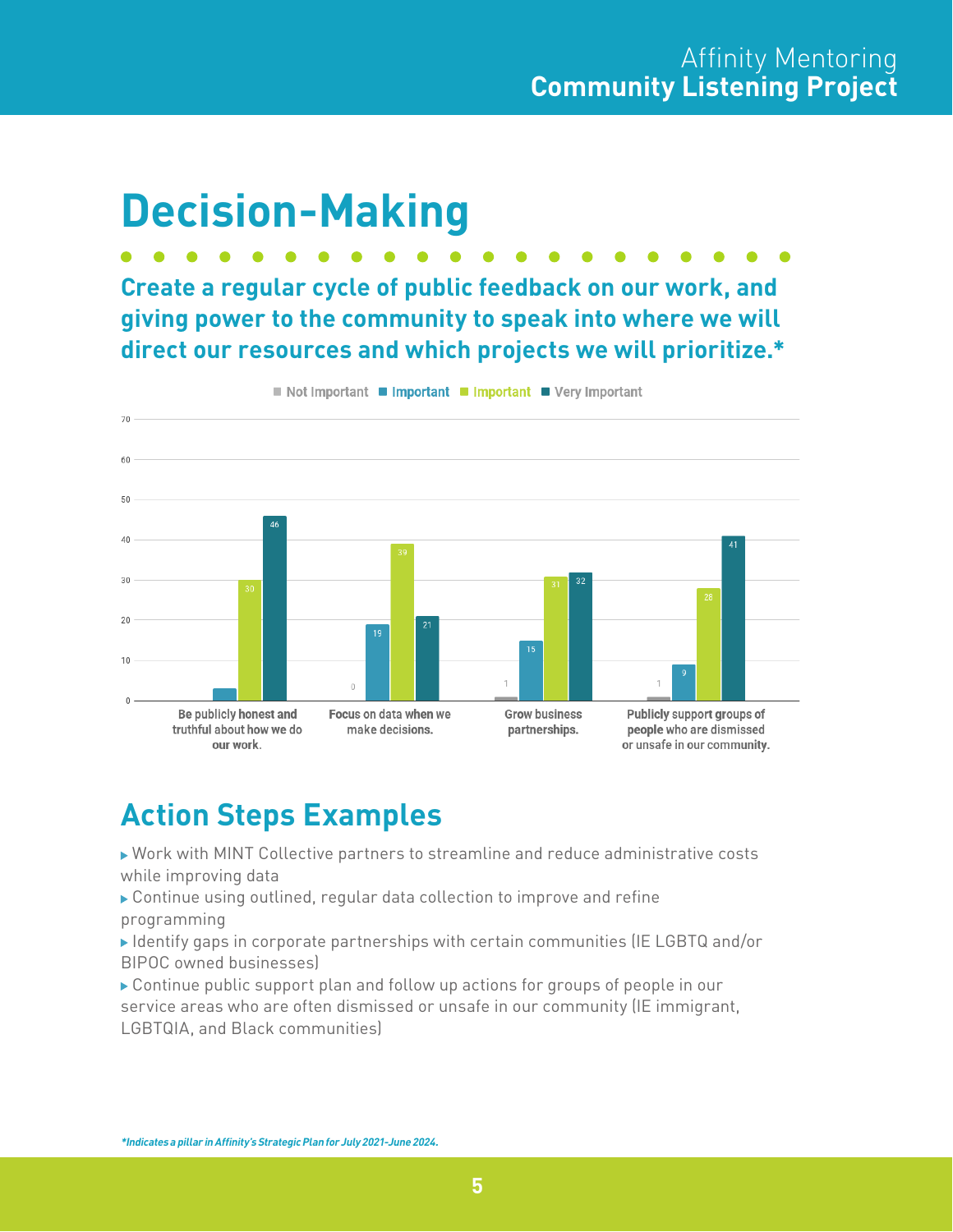### **Feedback Review Process**

We are committed to transparency, feedback, and following up. We review all feedback; however, that does not necessarily mean we immediately make the changes requested. Our process for determining change based on feedback is as follows:

#### **Solicitation of Feedback**

 We strive to include all of our participating community in our learning and growth towards being a more equitable and inclusive organization.

 $\triangleright$  We are always open to and encourage conversation and dialogue around any topic; none of us knows everything, and we can all learn from each other.

#### **Acknowledgement**

We acknowledge all feelings and experiences as real and valid for that individual. Our intent is never to directly cause or incite anger, but we will not make changes simply because of someone's anger.

#### **Guiding Principles**

▶ We consistently return to our mission and vision as guiding statements.

 $\triangleright$  When we do something wrong we will own it, apologize, work to repair relationships harmed, and work to change for the future.

#### **Prioritize Stakeholders**

 We prioritize change based on the needs and experiences of students and families first, then mentors and staff, then the community and donors.

 We make decisions that honor and cherish the diverse and complex experiences of students and families.

 $\triangleright$  When a relationship does end, we work to end it well and with the door remaining open.

#### **Systems-Level Change**

 We strive to make choices that make our community better at the highest systems level possible, even if that is harder for us in the short term.

 $\blacktriangleright$  We are committed towards following up, giving more thorough and better explanations, and continuing conversations when the reasoning behind our decisions is unclear.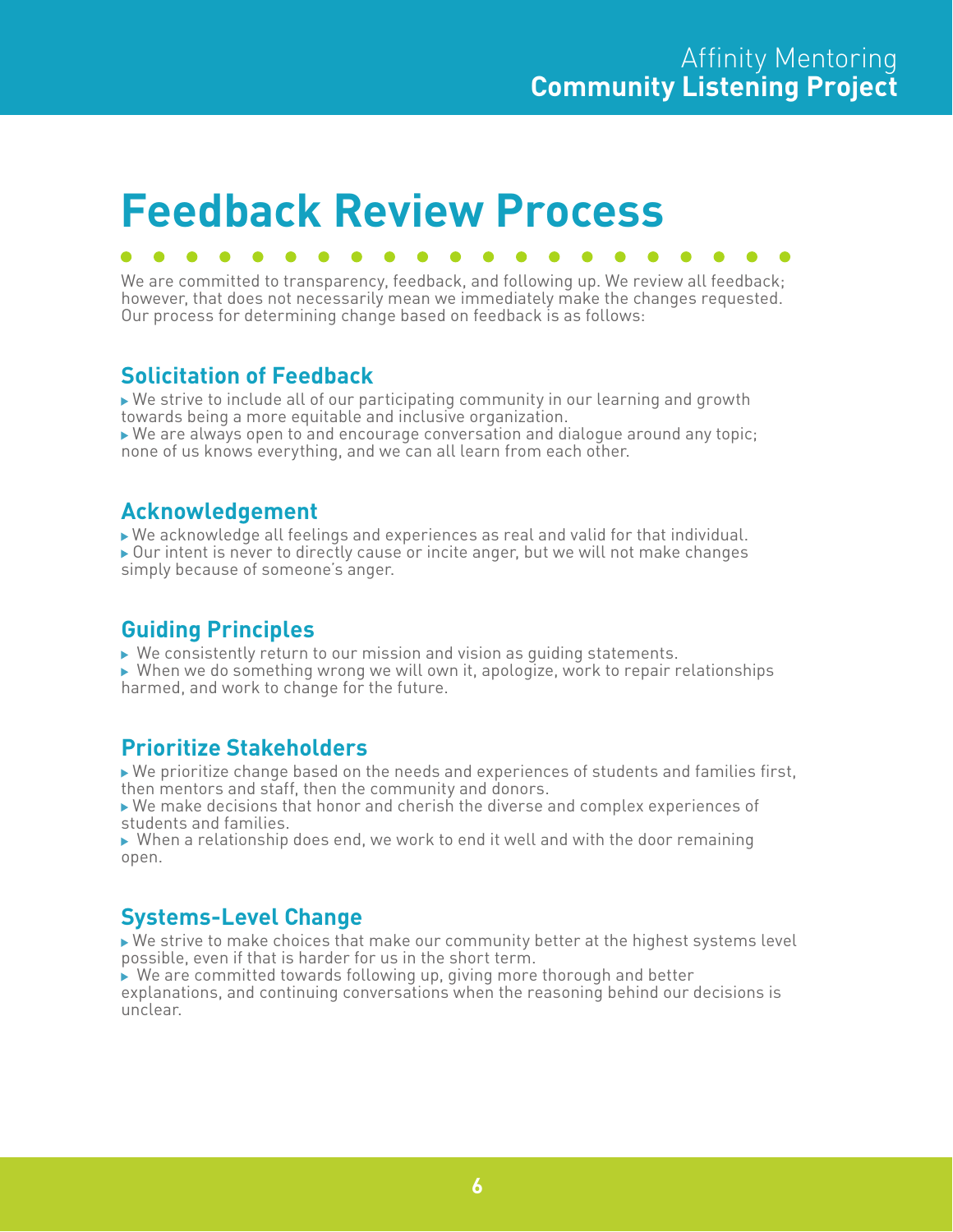### **Feedback Review Process Cont.**

#### **Qualitative Data**

"Having a supportive adult who is devoting regular time each week to make a child feel valued, seen, and heard is so impactful. It gives children an opportunity to learn from adults who may be role models and it gives mentors the opportunity to learn from their mentees."

"Mentoring is a safe place where students can open up, be heard, feel empowered, feel motivated and receive a boost of confidence."

"Es de mucha ayuda para mi hijo aprender y a desarrollar sus habilidades por eso es muy importante tener mentores en nuestras escuelas." ("It is very helpful for my son to learn and develop his skills, which is why it's very important to have mentors in our schools.")

"Providing mentors to our young people is an important part of supporting mental health and healthy communities."

"As a single parent, I am keenly aware of how difficult it is to juggle work and provide school support for my own child. Mentoring allows for a child to receive the undivided attention of an adult --- this is often in short supply and contributes to a child's sense of well being and confidence."

"I have seen the difference Affinity mentors have made in the lives of my students. On the days they had mentoring, they would be at school and excited.

"It is vital that our young people feel empowered and know that their voices matter! Kids are already important members of our community, having the support of adults helps them to understand this and feel validated as individuals."

"The students in our community already have so much strength, intelligence, and resilience. Affinity provides them with spaces where they can benefit from a one-on-one relationship with a caring adult, who sees those strengths and encourages them to grow into everything they can be."

"These are tough times we are living in ... We need to support all the children and youth in our community to give them strength to be their true selves and have opportunities to learn and develop to feel confident that they have an exciting fulfilling life ahead."

"The influence of a mentor can instill confidence in a student who needs it. Students with positive role models outside of family will be more likely to make good decisions for themselves rather than having an absence of these role models. Their good decisions they make for themselves will benefit the peers around them and the community they live in."

"Un mentor es muy importante para el aprendizaje de algunos niños que lo necesitan." ("A mentor is very important for the learning of some children who need it.")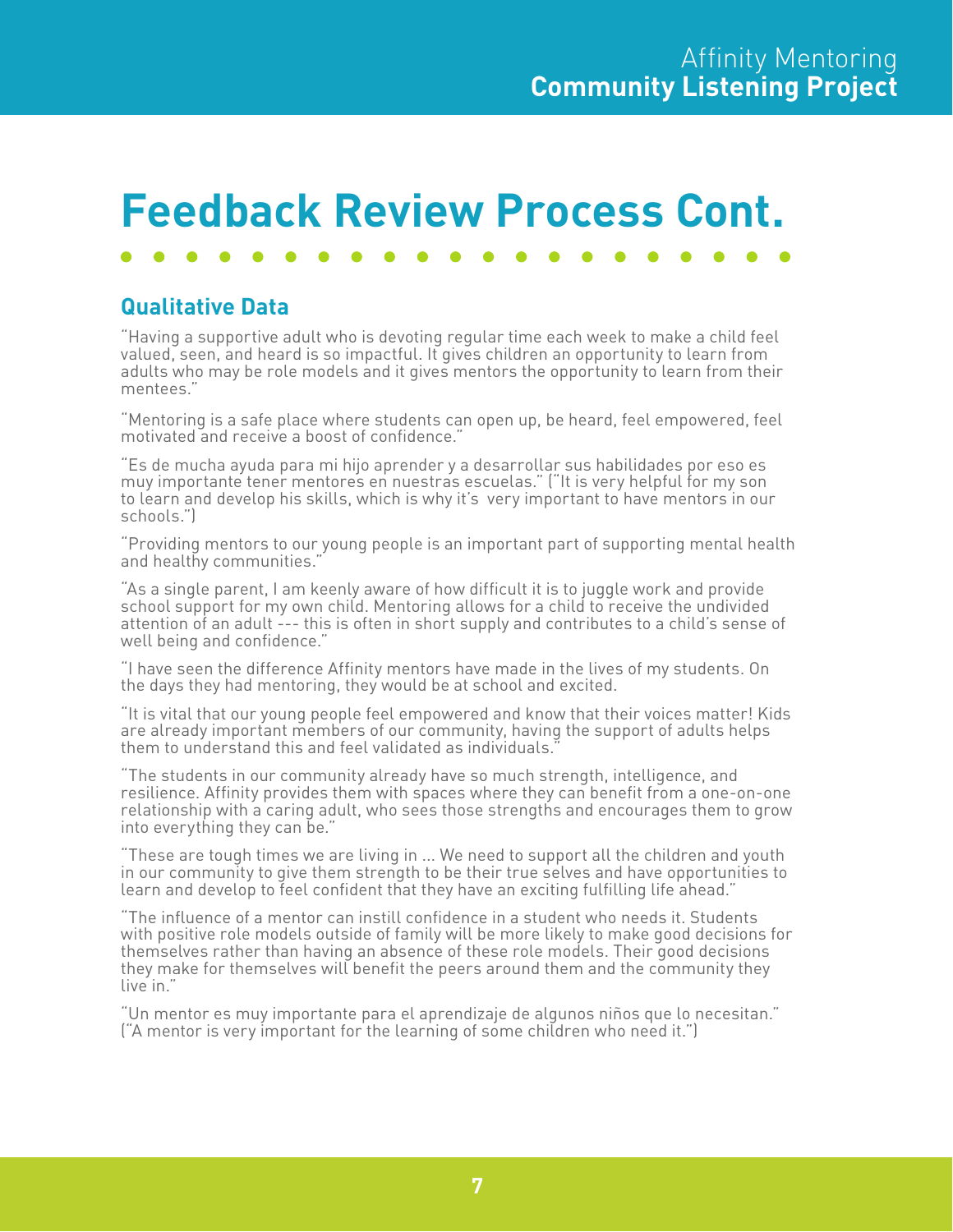## **Methodology + Framework**

No data collection is unbiased and active measures must be taken to reduce and limit the project lead creating leading questions or finding the results that they intend to.

#### **We used following data collection techniques/resources to frame the way in which we approached this project:**

- ▶ Transformative Evaluation
- ▶ Asset Based Community Development
- ▶ Pedagogy of the Oppressed

#### **We focused on making this survey as accessible as possible to all members of the public and give the most direct access to impact Affinity work by:**

- $\blacktriangleright$  The survey taking less than 5 minutes to complete
- ▶ Focusing on a 3rd grade reading level or lower
- $\triangleright$  Directly connecting questions to current strategic planning work
- ▶ Using Google Forms for simple and free data collection
- ▶ Providing the survey in English and Spanish (Spanish translation focused on overall comprehension and meaning rather than direct translation)

#### **Data collection took place over a three week period, resulting in:**

▶ 79 total responses

How are you connected to Affinity Mentoring? Check all that apply. (¿Cómo está conectado con Affinity Mentoring? Marque todo lo que corresponda.) 74 responses

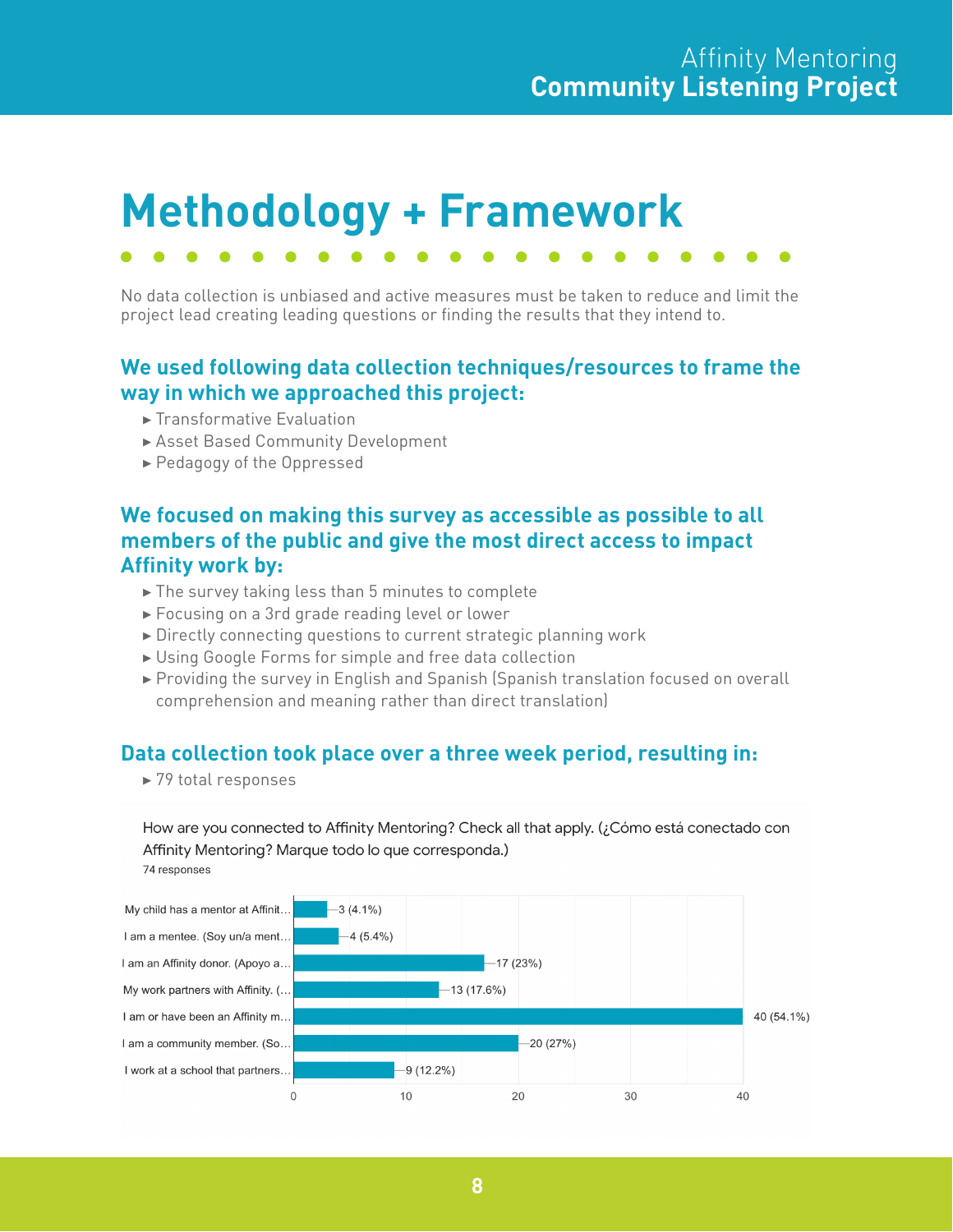### **Limitations + Future**

This project is not perfect and we have myriad ways to grow; we will continue to try to be better as we collect future feedback.

#### **All responses were solicited digitally, via email lists, social media (LinkedIn and Facebook), emails to community partners and individuals, and direct contacts via email and text message to families.**

 $\triangleright$  When the pandemic is no longer a risk factor in data collection, we will collect inperson responses as well.

#### **The survey was only available in English and Spanish.**

 $\triangleright$  We will continue to find resources to expand our language access.

#### **We were not able to compensate every submission, therefore increasing the risk of exploitation.**

 $\triangleright$  We will consider and be open to other options to avoid withdrawing knowledge and expertise from the community without compensation.

#### **Comments, Questions, or Suggestions? Contact:**

Sharalle Ankrah, Executive Director of Affinity Mentoring

- ▶ sankra[h@affinitymentoring.org](mailto:ckiger%40affinitymentoring.org?subject=)
- ▶ 616.209.8435